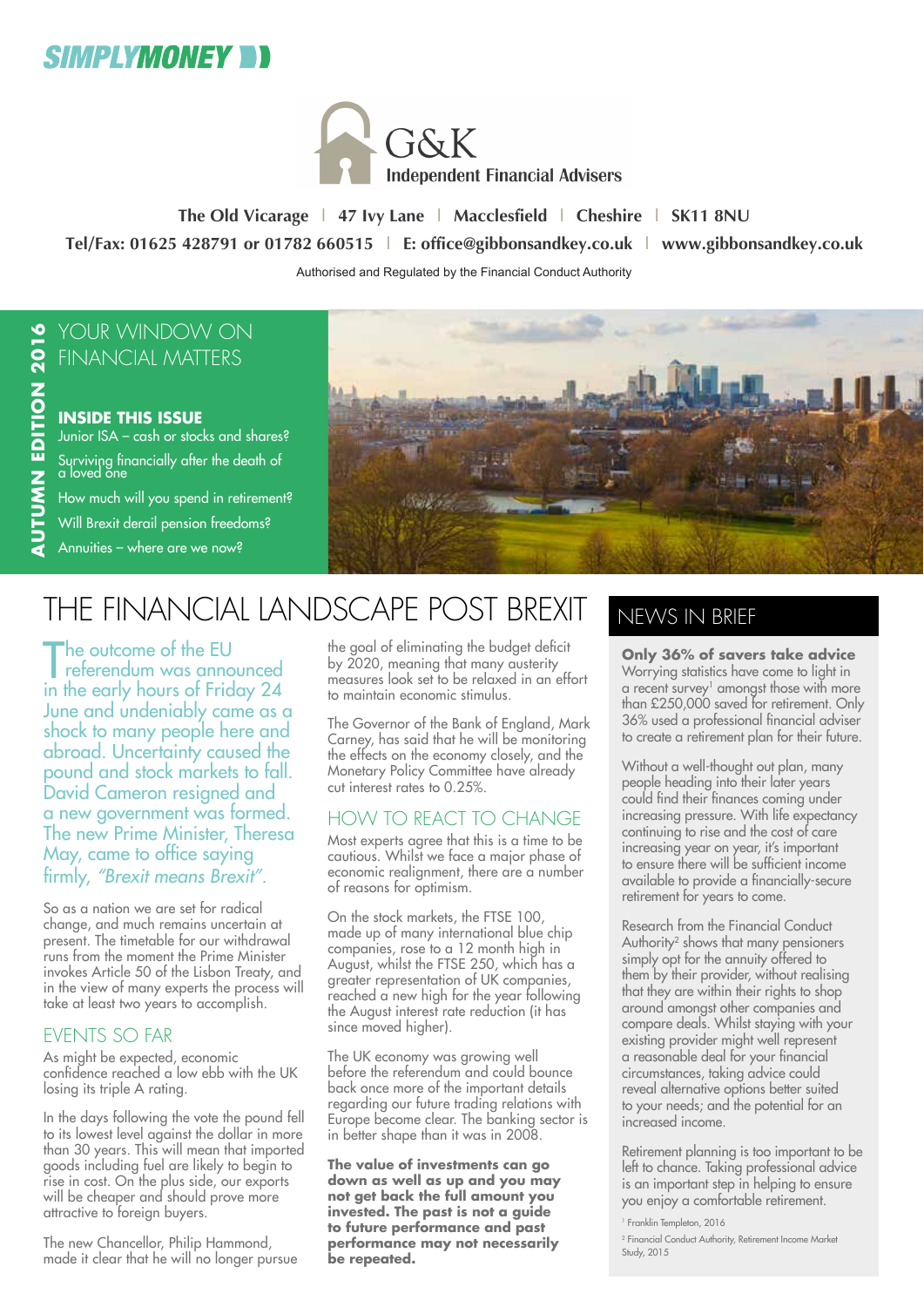## JUNIOR ISA – CASH OR STOCKS AND SHARES?

J Accounts (JISAs) are a great **Lunior Individual Savings** way to build up savings taxefficiently for a child under 18 living in the UK. Your child can have a Junior cash ISA, a Junior stocks and shares ISA or a mixture of both and save up to a total of £4,080 in the 2016-17 tax year.

When it comes to choosing the right type of ISA account for their children, parents often ask how to make the choice between cash or stocks and shares.

#### CASH

Cash is solid and reliable, and with a cash ISA you are guaranteed to get back all the money you have put in – but with interest rates continuing to remain very low, there is a risk that inflation, which has risen in the last few months, will erode the value of the money saved over time. Some financial commentators are predicting that inflation could rise to 3% in 2017. If it does, to keep up with this rise in the cost of living the cash ISA has to match this rate.

#### STOCKS AND SHARES

If you are able to lock your money away for a reasonable amount of time – a minimum of five years – it might be better to invest in stocks and shares which historically have offered a better return. Unlike cash savings, money invested in stocks and shares rises and falls in line with what is happening in financial markets here and abroad. So the value of your investment can go up and down.

With a Junior ISA you could be looking at a time horizon of as much as 18 years. By saving into a Junior ISA on a regular

monthly basis, there is the opportunity to smooth out the peaks and troughs in the stock market. If the stock market falls, you could buy more shares at a cheaper price.

We can advise you on the various funds available and help you make the right choice for your child.

**The value of investments can go down as well as up and you may not get back the full amount you invested. The past is not a guide to future performance and past performance may not necessarily be repeated.**



## SURVIVING FINANCIALLY AFTER THE DEATH OF A LOVED ONE

**D** ereavement is a sad and **D**difficult time for families, and it can be made much worse if the surviving partner is left to cope with money worries. Regular bills like mortgage payments can often be a heavy financial burden if they have to come from one salary instead of two. The death of a partner can mean that families need to pay for services such as extra child care and help around the house.

Whilst it's tempting to put off thinking about the financial consequences of losing a partner or loved one, figures from the Association of British Insurers<sup>1</sup> show that in 2015, UK insurance companies paid out an average of £9.4m each day to over 128,000 families as a result of claims on protection policies.

#### A LIFELINE FOR FAMILIES

Thinking about life insurance isn't the most cheerful or uplifting subject, but it could prove to be the lifeline a family needs. If your children, partner or relatives depend on your income to cover the cost of paying the mortgage or rent and other living expenses, then it makes good sense to think about the protection and peace of mind that life insurance can give.

Those who don't have life insurance often say they can't afford the premiums. However, the cost of life insurance is not as expensive as many people seem to think. Life insurance premiums have come down in cost over the last few years, and cover can start at just a few pounds a month.

### REVIEWING EXISTING **POLICIES**

If you have life insurance in place, but it's been a while since you reviewed the cover it provides, this could be a good time to



take another look. If you've taken out a bigger mortgage, added to your family or are approaching retirement, then it might be in your best interests to consider reviewing your policy. There may now be more cost-effective policy options available to you.

<sup>1</sup> Association of British Insurers, UK Insurers and long-term savings key facts, 2015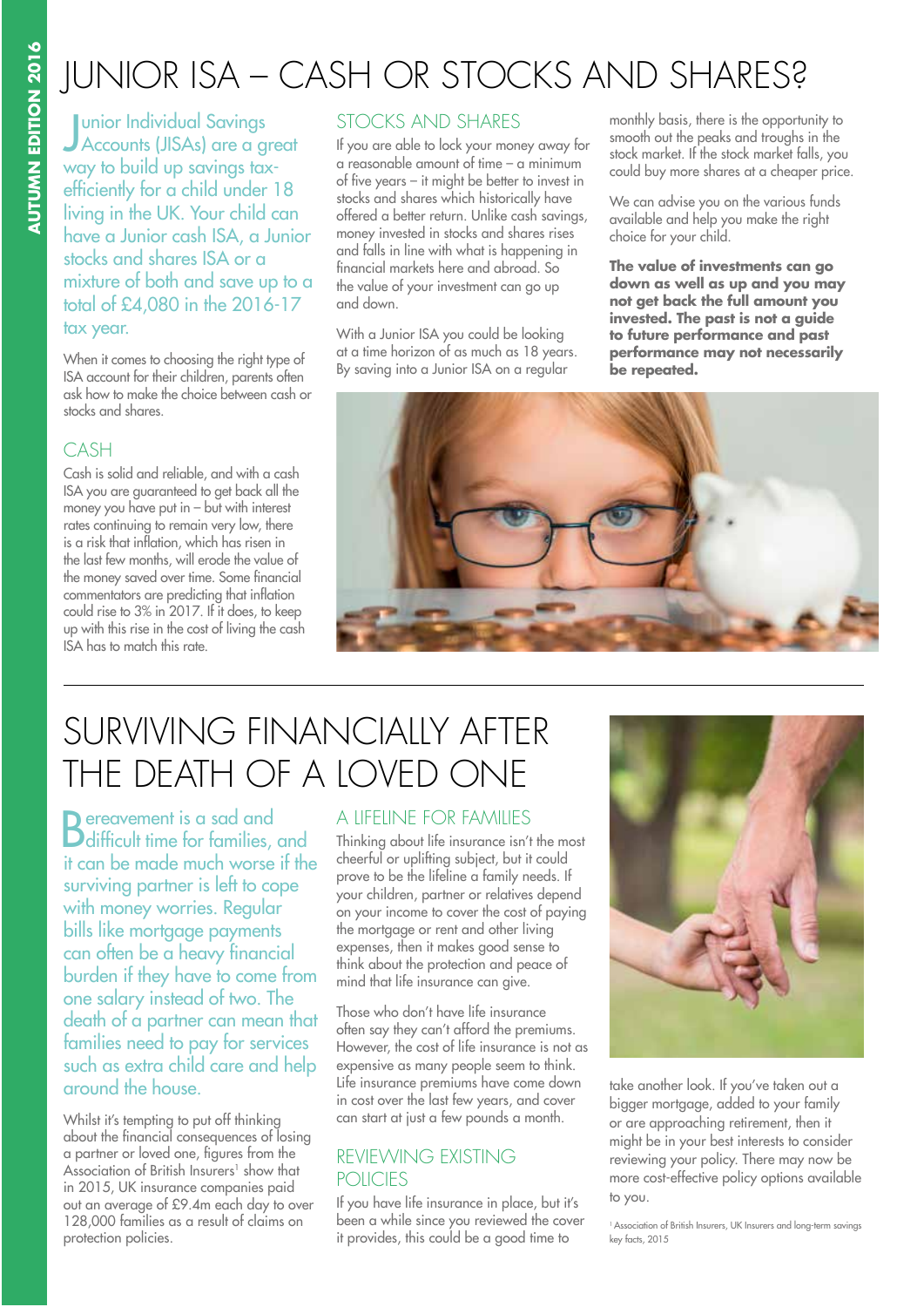## HOW MUCH WILL YOU SPEND IN RETIREMENT?

This is often one of the most challenging questions faced by those approaching retirement. Recent research<sup>1</sup> has concluded that the average cost of being a pensioner is £11,620 a year. This figure represents an increase of £420, up 3.75% on last year.

As might be expected, there are marked regional variations. Those living in Wales spend £9,990 whereas those living in the more expensive South-East spend more, around £13,270.

Unsurprisingly, retired people spend more time at home, and around 14% of their cash is spent on fuel and housing. This is more than they spend on food and nonalcoholic drinks (13%).

What these figures demonstrate is how important it is to make adequate provision for retirement. The new flat-rate state pension, paid to those retiring after April 2016, is set at £155.65 for someone with the required National Insurance

contribution record, meaning that there will be a funding shortfall for many who have either not made sufficient contributions or have 'contracted out' for a significant period of their working life.

### PENSION PLANNING PAYS

To enjoy a comfortable old age you need to think about what your retirement goals are, and how much money you need to fulfil them.

Many people find it helpful to think about their income needs under various simple headings, such as basic living costs, emergency cash reserve, pastimes and hobbies, gifts to family members, and money earmarked to enable them to realise their 'bucket list' ambitions.

By viewing your finances this way, you can gain a clear picture of how much you need to have saved by the time you reach retirement. With these amounts in mind you can build up a comprehensive plan to help ensure that you can enjoy the sort of retirement you've always wanted.



### THE VAILIE OF GOOD ADVICE

The key to building up an adequate fund is to start as early as possible and save as much as you can reasonably afford, not least because of the tax breaks available on contributions. Annual and lifetime allowances apply.

1 Key Retirement, The annual cost of being a pensioner, May 2016

# WILL BREXIT DERAIL PENSION FREEDOMS?

W<sup>ith</sup> the vote to leave the<br>EU creating uncertainty in many quarters, some experts have questioned whether pension tax relief and the reforms introduced in April 2015 might come under the spotlight and be subject to change.

The view put forward is that if the government and new prime minister need to make fiscal adjustments to protect the UK economy during its withdrawal from the EU, reducing generous pension tax relief, including the treatment of pensions on death, might have a part to play in balancing the books.

The changes that came into effect last year covering the treatment of pensions on death allow the fund to be passed on tax-free when death occurs before age 75, and taxed at the beneficiary's marginal rate post age 75. The removal or reduction of tax concessions like these would save the Exchequer considerable sums of money.

In addition, the introduction of the secondary annuity market was originally set for April 2016 but is now due to take effect in April 2017. The Lifetime ISA is also due to launch in April 2017 but similarly could be set to change, especially as key details surrounding the account are yet to be announced.

### WHAT THE FUTURE MIGHT HOID

Former Pensions Minister, Baroness Ros Altmann, has expressed the hope that whatever the economy has in store, we shouldn't lose sight of the long-term need for pensions, especially for future generations.

The new Chancellor, Philip Hammond has made it clear that he intends to abandon the previous goal of eliminating the deficit by 2020, giving considerable support to the view that pension freedoms may not need to be changed, at least in the short term.

Whilst the economic landscape looks set to face change and upheaval, the key message remains clear; we all need to ensure we're making adequate pension provision by taking advantage of each year's tax relief on contributions while we can. It could be a case of 'use it or lose it'.